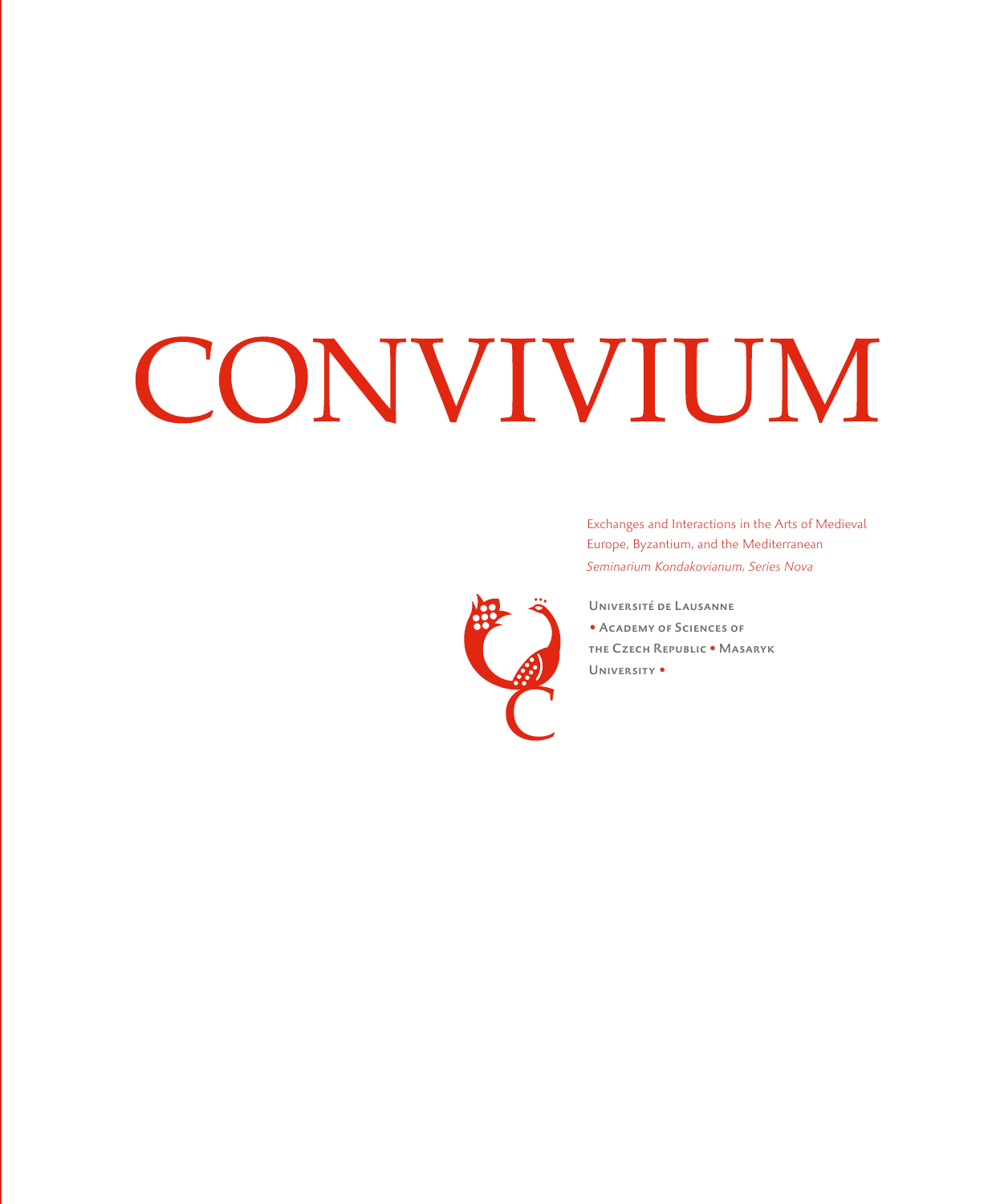#### **CONVIVIUM V/ 1 / 2018**

**Exchanges and Interactions in the Arts of Medieval Europe, Byzantium, and the Mediterranean**

*Seminarium Kondakovianum, Series Nova* Journal of the Department of Art History of the University of Lausanne, of the Department of Art History of the Masaryk University, and of the Institute of Art History of the Academy of Sciences of the Czech Republic

Editor-in-chief / Ivan Foletti Executive editors / Klára Doležalová, Karolina Foletti, Zuzana Frantová, Cristina Ivanovici, Martin F. Lešák, Johanna Zacharias Typesetting / Berta K. Marešová, Petr M. Vronský Layout design / Monika Kučerová Cover design / Petr M. Vronský Publisher / Masarykova univerzita, Žerotínovo nám. 9, 601 77 Brno, IČO 00216224 Editorial Office / Seminář dějin umění, Filozofická fakulta Masarykovy univerzity, Arna Nováka 1, 602 00 Brno Print / Tiskárna Didot, spol s r.o., Trnkova 119, 628 00 Brno

E-mail / convivium@earlymedievalstudies.com http://www.earlymedievalstudies.com/convivium.html

© Ústav dějin umění AV ČR, v. v. i. 2018 © Filozofická fakulta Masarykovy univerzity 2018 © Faculté des Lettres, Université de Lausanne 2018

Published / April 2018 Reg. No. MK ČR E 21592 ISSN 2336-3452 (print) ISSN 2336-808X (online)

Convivium is listed in the databases SCOPUS, ERIH and in the Emerging Sources Citation Index (ESCI) of the Web of Science.







 $\begin{array}{|l|} \hline \textbf{Center for} \\ \hline \textbf{Early Medicine} \\ \textbf{West} & \text{Byzantium} \mid \textbf{Islam} \end{array}$ 爋



Max-Planck-Institut

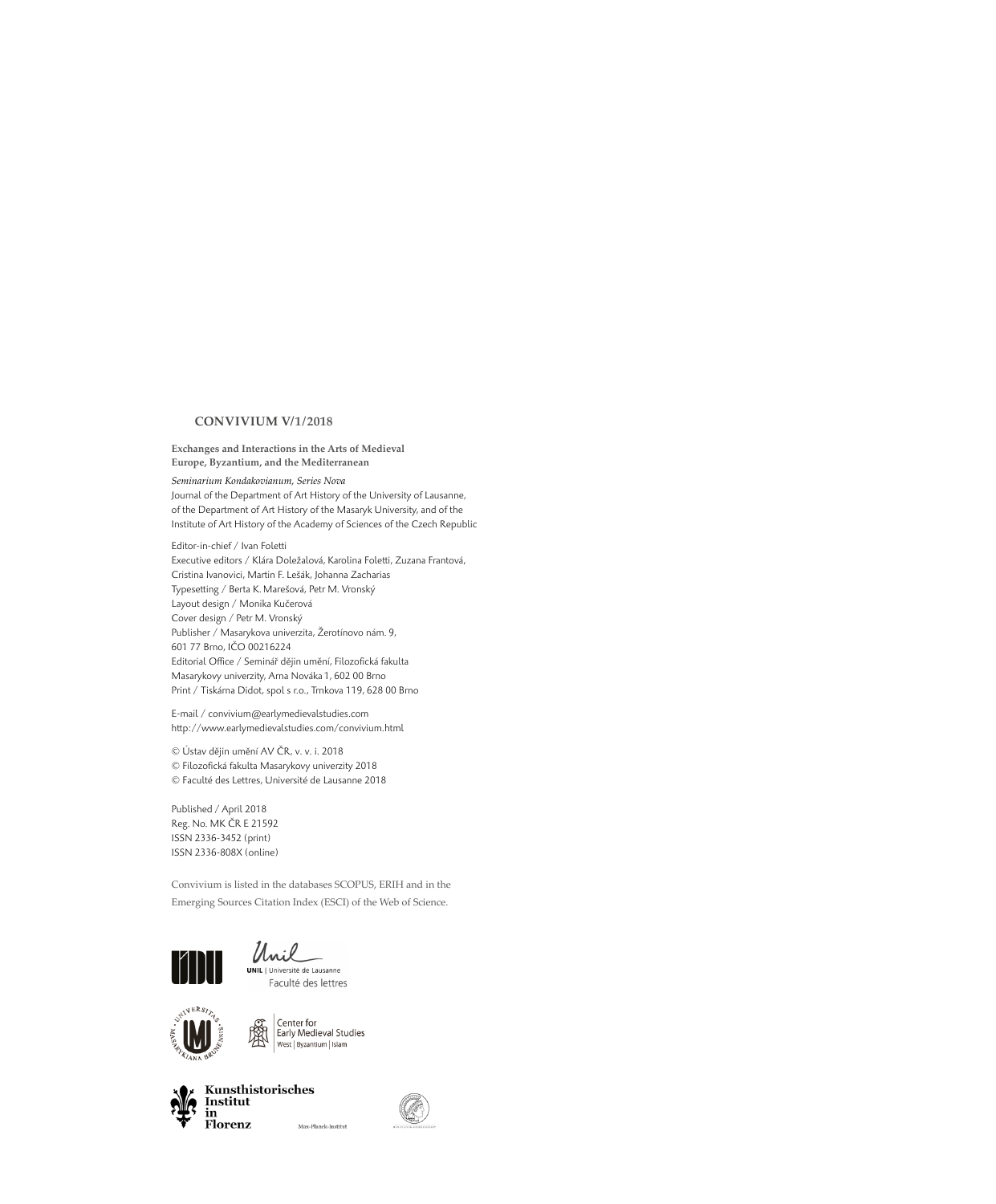#### committees

*Editors—*Klára Benešovská (Academy of Sciences of the Czech Republic), Ivan Foletti (Masaryk University, Brno, Università di Venezia Ca' Foscari), Herbert L.Kessler (Johns Hopkins University, Masaryk University, Brno), Serena Romano (Université de Lausanne), Elisabetta Scirocco (Bibliotheca Hertziana, Max-Planck-Institut für Kunstgeschichte), Hans Belting (Staatliche Hochschule für Gestaltung in Karlsruhe)

### *Editor-in-chief —*Ivan Foletti

*Executive editors—*Klára Doležalová, Karolina Foletti, Zuzana Frantová, Cristina Ivanovici, Martin F. Lešák, Johanna Zacharias

*Editorial board—*Michele Bacci (Université de Fribourg), Xavier Barral i Altet (Université de Rennes, Università di Venezia Ca' Foscari), Nicolas Bock (Université de Lausanne), Valentina Cantone (Università di Padova), Jaś Elsner (University of Oxford), Clario Di Fabio (Università di Genova), Finbarr Barry Flood (New York University), Ondřej Jakubec (Masaryk University, Brno), Xenia Muratova (Université de Rennes), Assaf Pinkus (Tel Aviv University), Stefano Riccioni (Università di Venezia Ca' Foscari), Jiří Roháček (Institute of Art History, Academy of Sciences of the Czech Republic), Erik Thunø (Rutgers University), Alicia Walker (Bryn Mawr College)